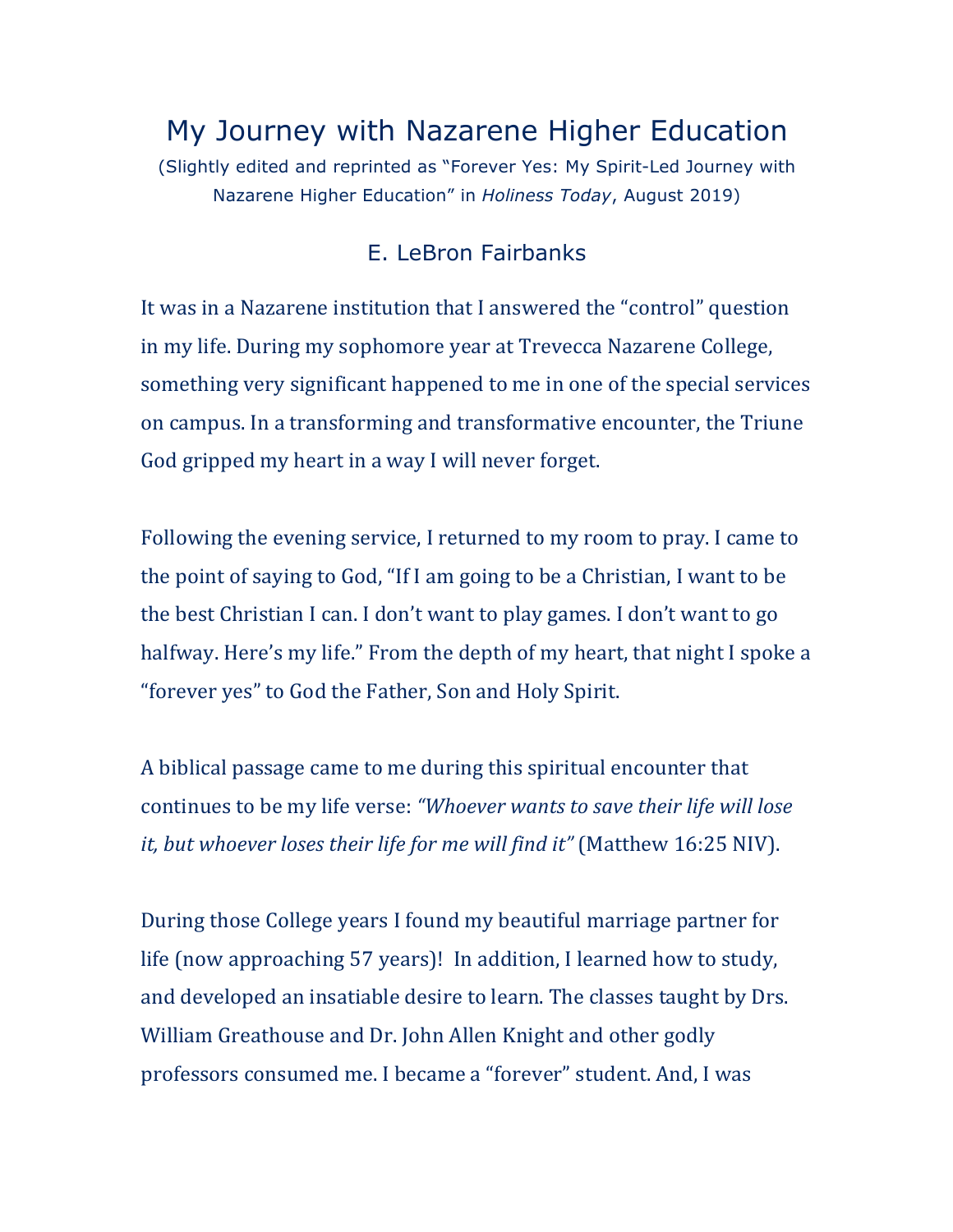challenged to live a life of integrity and to begin a lifelong pursuit of Christian character development.

It seems like we were in graduate programs from the time of college graduation until I completed a doctoral program 12 years later. The editorial work at the Nazarene Headquarters in Kansas City while studying at Nazarene Theological Seminary and pastoral work on the Philadelphia District while pursuing additional graduate studies prepared me in ways I was not aware for a four year assignment at the European Nazarene Bible College in Busingen, Germany. Then to a fulltime faculty position at Bethany Nazarene College for two years.

These responsibilities equipped me for the five years as president of the Asia Pacific Nazarene Theological Seminary (APNTS) in Manila, Philippines. Life-long lessons in tenacity were honed in Manila during the approximately four year process of securing the Philippine government "recognition" of APNTS, the first graduate theological seminary in the Philippines not associated with a university to gain the recognition.

While serving in Manila, I received a call from Dr. Harold Graves, Sr., Mount Vernon Nazarene College Board chair, informing me of my election as president of MVNC. I told him of my recent re-commitments to the global mission of the Church during the Lausanne Congress on World Evangelism in Manila with delegates from 192 countries. I needed clarity from the Lord that my re-commitments could be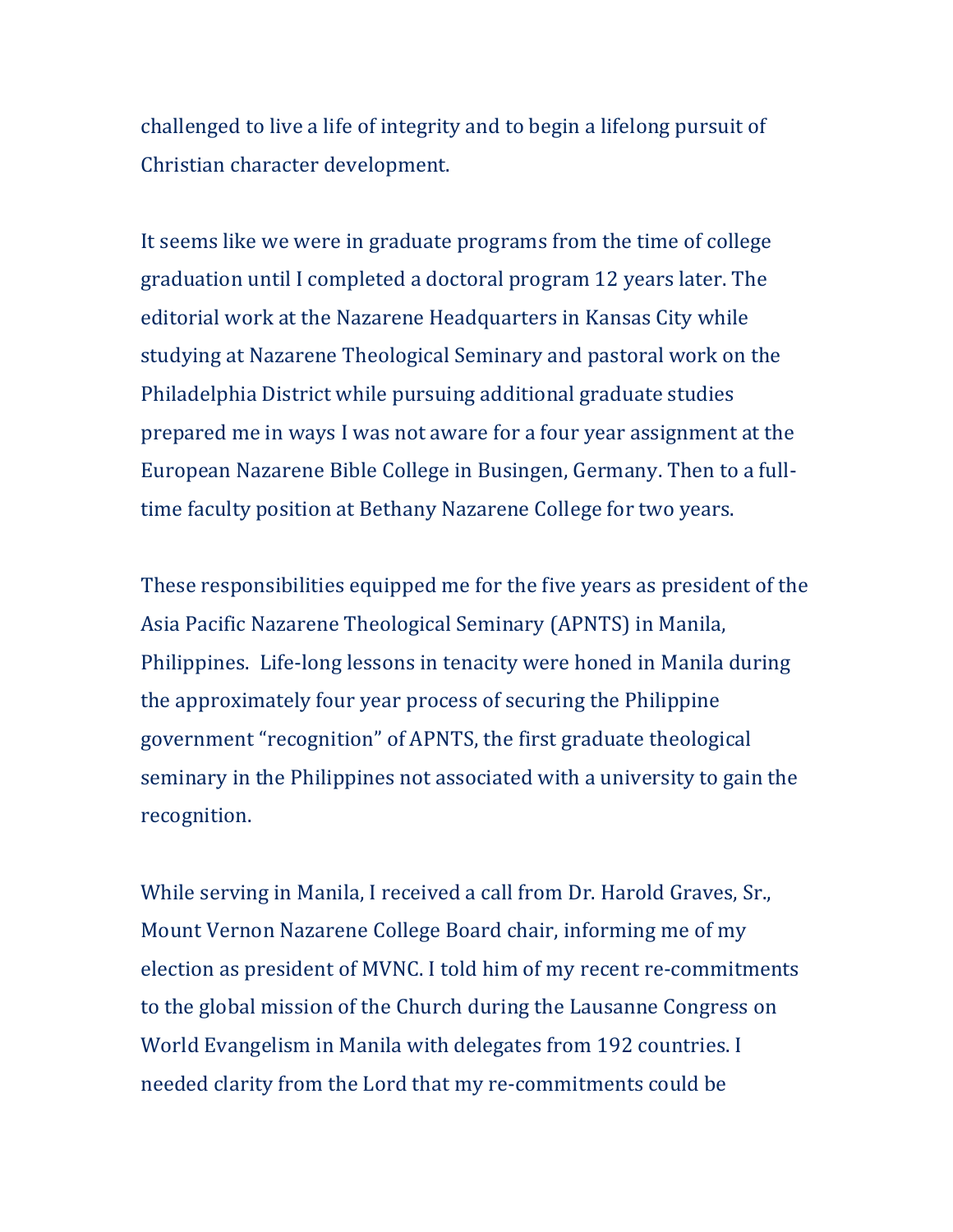reflected in leading a regional college in the United States.

After three days of prayer and solitude, Anne and I accepted the assignment. We communicated to Dr. Graves that "...living outside the United States for 10 of the past 12 years, we believe, will enable us to lead a campus community *to think more globally, live more simply, give more generously, and love more deeply."* 

Early in my tenure at MVNC/U, I shared with the Board of Trustees four priorities to which I should give at least 80 percent of my time:  $\#1$  -Spiritual leadership to the campus community; #2 - College-wide strategic thinking, planning, and implementation; #3 - Christian leadership development - locally, regionally and worldwide; and #4 -Major donor cultivation/gifting and endowment development.

What a profound privilege to have guided the institution during its transformation from college to university. Personally signing over 6000 diplomas for MVNC/U graduates during my 18-year tenure were unforgettable and emotion-filled moments.

Following my retirement from Mount Vernon Nazarene University, I was elected as education commissioner and administrator of the International Board of Education (IBOE) for the Church of the Nazarene.

The denomination is blessed with a worldwide system of education. The Church of the Nazarene has 51 colleges, universities and seminaries on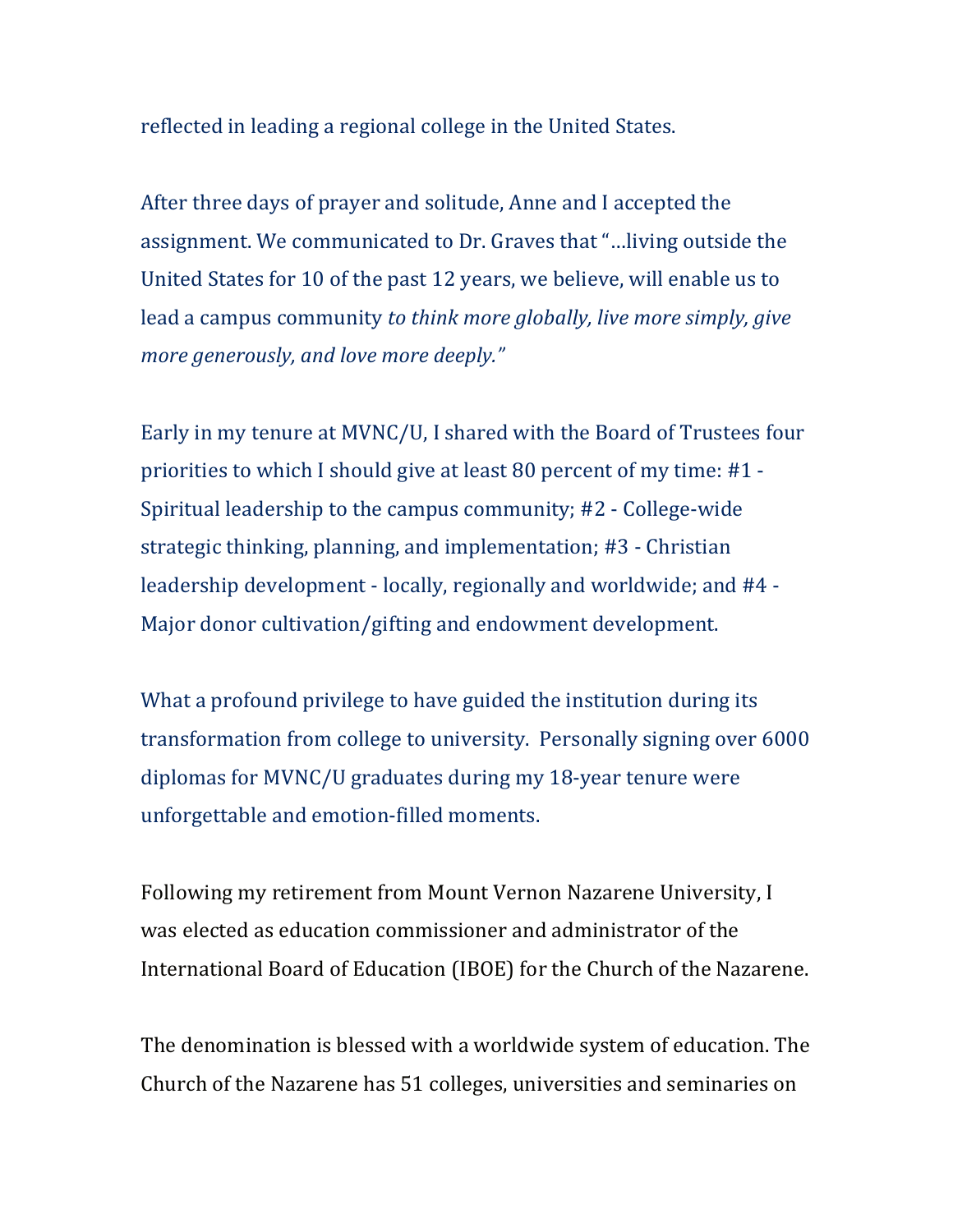campuses and learning centers in 120 world areas, with resources linked together in a network of support and collaboration under the International Board of Education. Over 50,000 students are enrolled in these institutions, with many of these students preparing for Christian service.

The International Board of Education functions as the global church advocate for education institutions in the denomination. The mission of the IBOE is to serve as a dynamic worldwide consortium of Nazarene universities, colleges, and seminaries to facilitate the mission of the Church of the Nazarene in making Christlike disciples and shaping leaders for local witness and global impact.

The IBOE mission is accomplished through **serving** as a catalyst for networking, collaboration, and resourcing the IBOE schools, especially in regard to ministerial education; **strengthening** the schools through quality and missional reviews and developing stronger and more effective governing boards for the institutions; **envisioning** the future of higher education in the denomination; and **assuring** theological and doctrinal coherency throughout the system of Nazarene education.

Our education team at the Global Ministry Center in Lenexa, Kansas and the global regional educational coordinators crafted a proposed vision statement as a starting point for discussions regarding a vision for Nazarene higher education.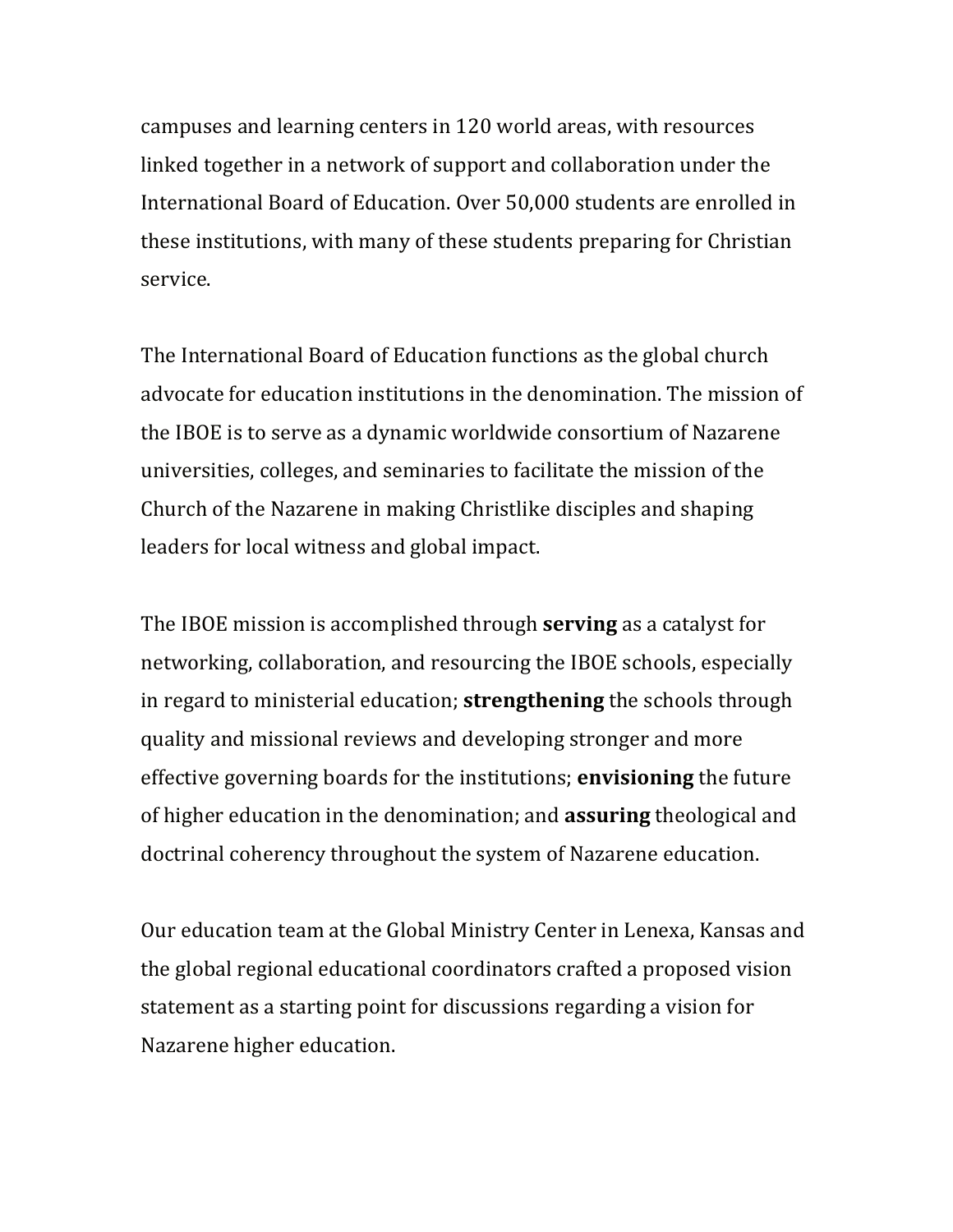## Nazarene higher education effectively equips students to:

| Care deeply,        | Study continually,  |
|---------------------|---------------------|
| Think biblically,   | Relate ethically,   |
| Live gratefully,    | Witness faithfully, |
| Lead strategically, | Work competently.   |

As education commissioner, I worked closely with school leaders and their board chairs in the six global regions of the denomination. Out of the interaction with the school leaders and their governing board chairs and members came the book, *Best Practices for Effective Boards*, published by The Foundry Press in Kansas City. To speak at many of the institutions' graduation services was an indescribable privilege.

Upon completion of my assignment as education commissioner, a profound sense of stewardship consumed me. I felt compelled to pass on to a younger generation of emerging Christian leaders what has been so bountifully passed to me through education, assignments, relationships, opportunities and experiences. I must be a good steward of these grace-gifts from the Triune God!

The book, *Leading Decisively! Leading Faithfully! Reflections and Markers* was published in 2016 and is now translated in five languages – Spanish, Korean, Burmese, Portuguese and Italian. The book, designed to be a "multi-lingual, cross-cultural, baccalaureate-level text on leading others in faith communities," is being translated in 2019 into two additional languages, including one in a creative access country